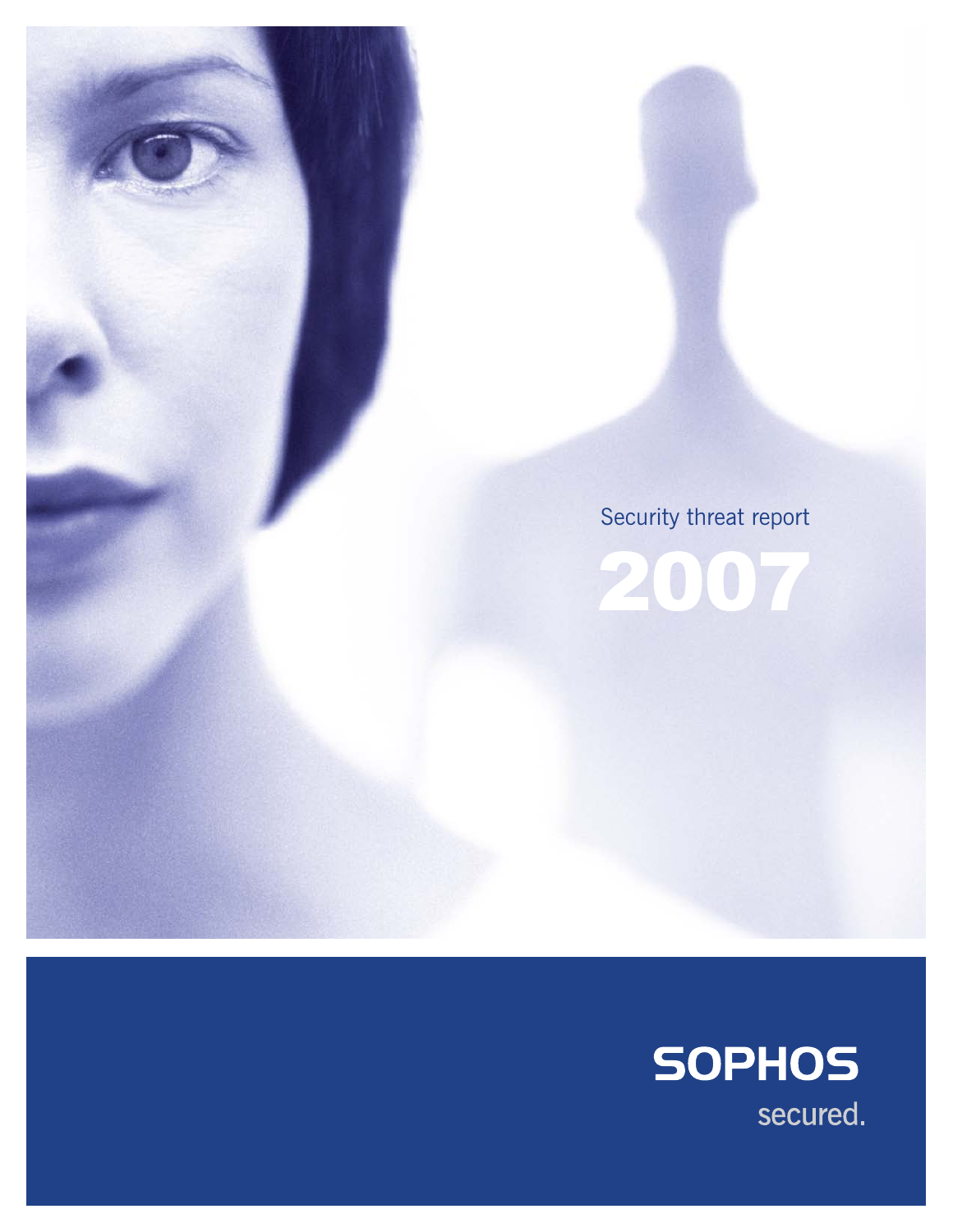# **SOPHOS**

# Security threat report **2007**

## **Overview**

2006 saw increasingly surreptitious behavior on the part of cybercriminals who have found more cunning ways to hide their activities. Copycat websites that only the keenest eye can detect as fake, spam campaigns that mutate in a matter of seconds in order to evade detection, phishers replicating voicemail systems to duplicate the switchboards of legitimate companies – these are just three examples of the rapidly changing nature of the threat.

The total number of different malware threats protected against by Sophos was 207,684, with Mytob at the top of the list of malware families. Malware continued to spread via spam, instant messages, hacked websites, email, and network shares. In addition, the web became a significant source of threats, being overrun by spyware, adware, potentially unwanted applications and undesirable websites. The motivation, as with all other spreading methods, was financial gain, with perpetrators trying to steal confidential information or generate income through compromised PCs.

As malware writers continued to attempt to use malicious code in a covert fashion to evade detection, the trend away from infected email that we saw in 2005 persisted. The proportion of infected email was down from 1 in 44 in 2005 to just 1 in 337 in 2006.

Increasingly complex ways of getting private information from users and businesses has seen more rapidly evolving spam campaigns, complex operational methods, and a raft of new scams. These have been met with new laws and an increased vigor in applying them, but the threat landscape remains challenging for the year ahead.

## **2006 at a glance**

- Malware authors continuing to turn their backs on large-scale attacks in favor of more focused attacks
- Explosive growth of web-based downloaders to spy on users
- Total number of different malware threats protected against – 207,684
- 41,536 new pieces of malware detected by Sophos
- Trojans outnumbering Windows viruses and worms 4:1
- New mass-mailing worm, Stratio had over 1000 unique variants in November
- Email containing infected attachments down to 1 in 337
- Most spam continuing to be relayed by poorly protected US computers

# **Only 34% of businesses think 2007 will be a better year for security than 2006.**

*Source: Sophos online poll, December 2006*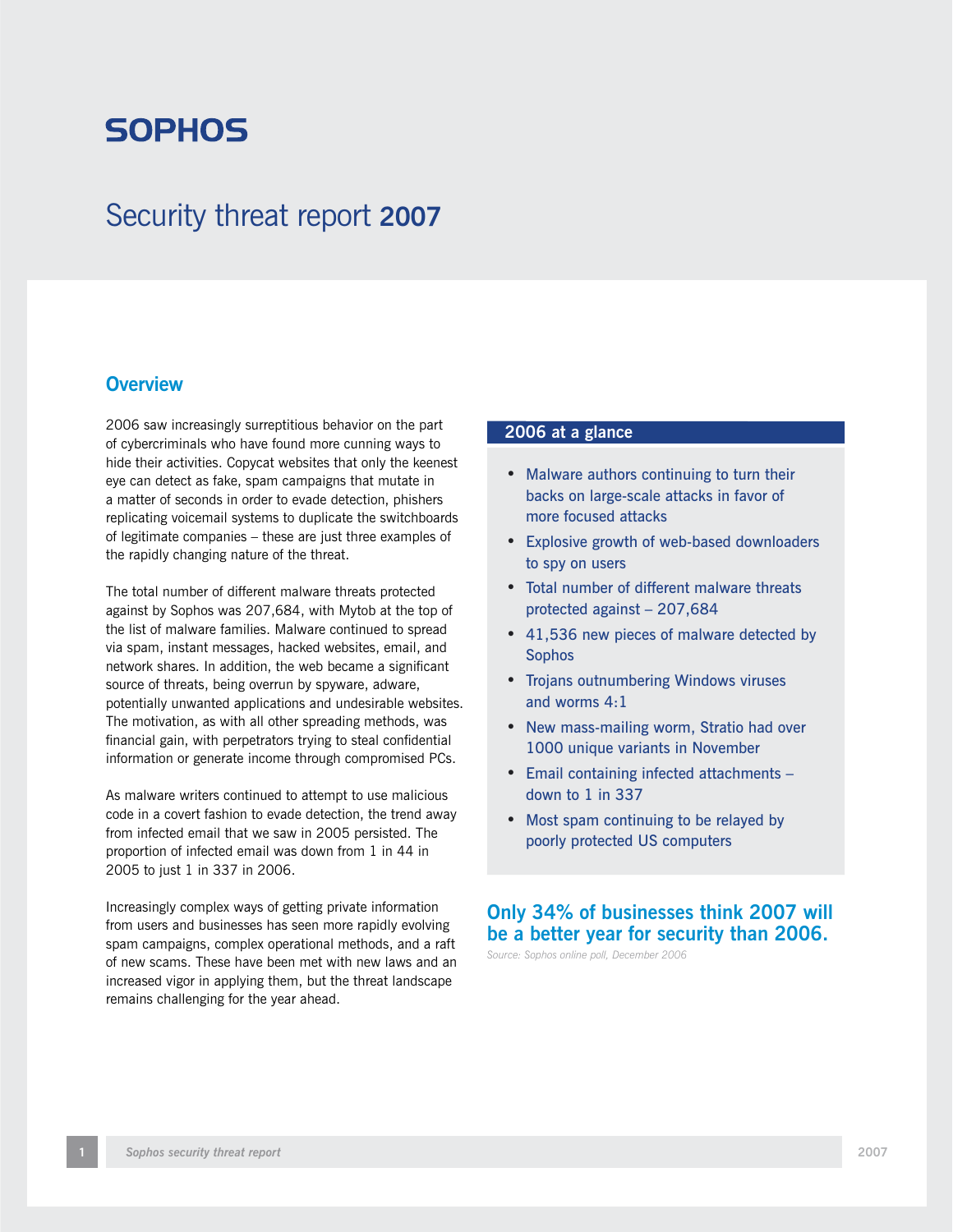# **Malware**

## **Malware growth rates**

In 2006, Sophos detected 41,536 new threats. Malware writers continued to find new ways of infecting computers and duping users into handing over confidential information throughout the year. There was a particular surge at the end of the year, with November seeing 7612 new threats – nearly four times November 2005's number of 1940.

Sophos does not expect the growth in malware to taper off in 2007. If anything, we expect to see even more devious attempts to steal information with the end goal of financial gain.

The spike in the graph above is attributable to the emergence in 2006 of a family of malware called Stratio, also known as Stration or Warezov. This mass-mailing worm saw major growth and over one thousand unique variants of it were spammed out in November. (Stratio is described in more detail on page 4.)

## **Top ten email threats**

Sophos has a global network of tens of thousands of monitoring stations capturing data on the latest viruses spreading via email.

Although the proportion of infected email fell from 1 in 44 in 2005 to just 1 in 337 (0.3%) in 2006, there was nevertheless some high-profile malware dropping into users' inboxes. Worms such as Mytob, Netsky and Sober spread widely via email in 2006.

#### 1 Mytob

The list of top ten malware families reveals that variants of the Mytob worm continue to plague insufficiently protected users around the globe. Mytob first emerged in March 2005, yet people are still being infected by this email-aware worm. 18-year-old Farid Essebar, a Russian-born resident of Morocco, known as the owner of the online handle "Diabl0", was sentenced to two years in jail for spreading the Zotob worm. $<sup>1</sup>$  Evidence found within some Mytob</sup> variants suggests that he was also involved in their creation.

With thousands of different variants of Mytob, many of which are hidden within bespoke compression code, it is likely to continue to hit unprotected computer users in 2007.





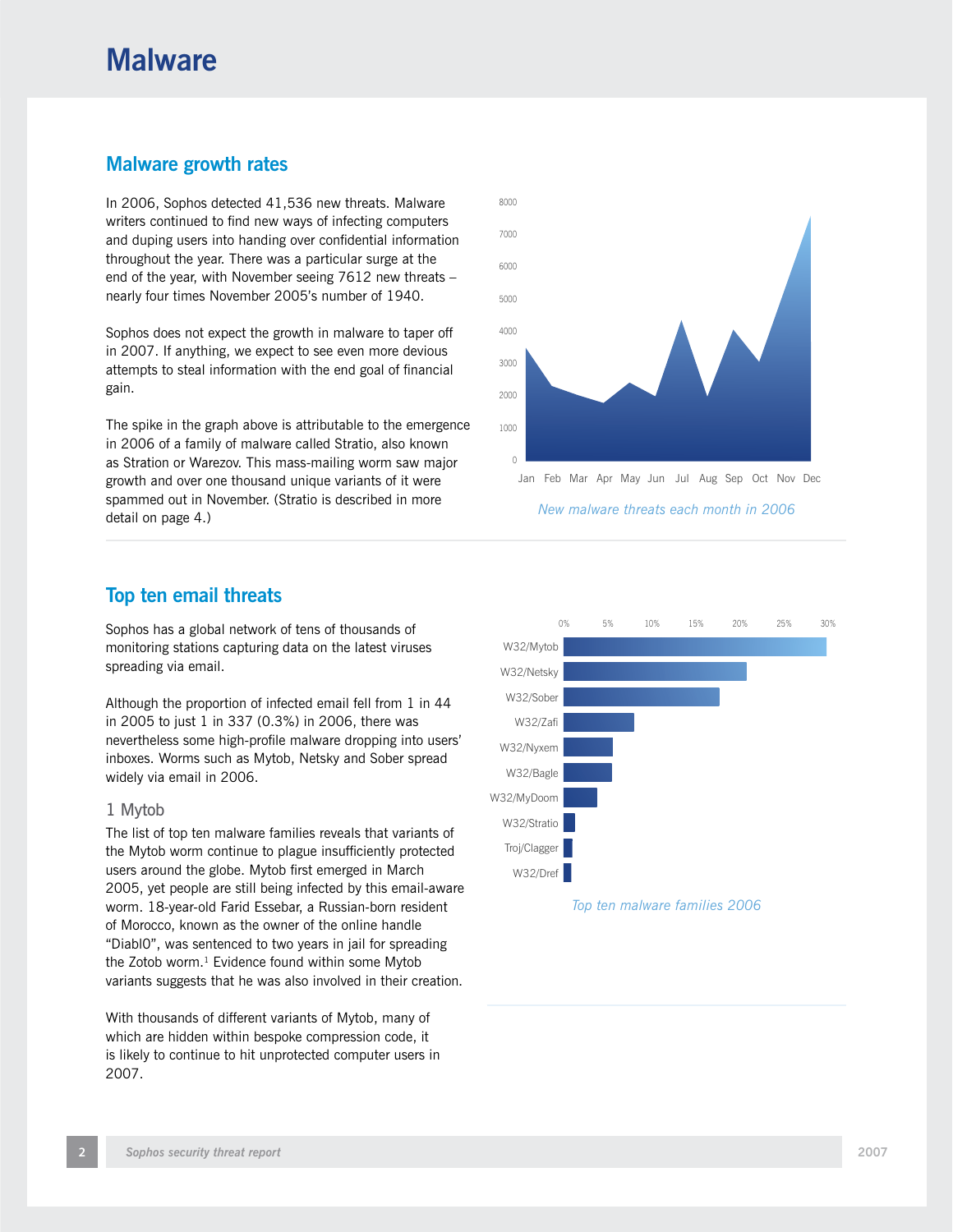#### 2 Netsky

On 8 May 2004, the German teenager, Sven Jaschan, was arrested in connection with the widespread Netsky and Sasser worm outbreaks. In July 2005, he was sentenced to one year and nine months on probation and 30 hours community service.2\* Despite this sentencing, the Netsky family, in particular variants Netsky-P and Netsky-D, continue to make a significant impact on the charts.

An additional worry is that Netsky-D can run on a default installation of Windows Vista, Microsoft's recently released operating system.3 Although Vista includes additional security features which will help lock down a computer from attack, this threat again demonstrates the importance of upto-date virus protection.

#### 3 Sober

Sober also continues to be a widespread threat. Having first emerged in October 2003, it continues to present itself in Sophos's top ten lists. Its most widespread variant, Sober-Z, first seen in late 2005, sent itself as an email attachment pretending to be an email from the FBI, CIA or German authorities, and attempted to turn off security software on the user's computer. It stopped spreading on January 6, 2006 but despite spreading for only a few days at the beginning of the year, it still managed to secure the Sober family third place in the list of the most prolific malware families of 2006.\*\*

### 4 Zafi

Another old-timer, Zafi was first seen in April 2004, and spread by harvesting email addresses. The fourth version of this code, Zafi-D, is the most widespread of this family.<sup>5</sup> Posing as a Christmas greeting, it used social engineering techniques to fool users into launching the attachment. At its height, it accounted for 1 in every 10 emails travelling across the internet and claimed number one position in the 2005 virus chart.

\* Two years ago, in a blaze of publicity, Jaschan was hired by a German security firm, sending out a dangerous message that virus writers might be able to gain hasty employment in the industry despite their malicious behavior.

\*\*In an odd twist, an unnamed 20-year-old German man, who had a number of pornographic pictures of children on his computer, turned himself in to the authorities, believing a message sent by Sober-Z which claimed he was being investigated by Germany's Federal Crime Office (known as the BKA) for visiting illegal websites<sup>4</sup>.

#### 5 Nyxem

This mass-mailing malware, most commonly known as the Kama Sutra worm because it uses a variety of pornographic disguises, caused panic for infected computers' users in early 2006.<sup>6</sup> Its payload was destructive, destroying DOC, XLS, MDB, MDE, PPT, PPS, ZIP, RAR, PDF, PSD and DMP files on the third day of any month.

#### 6 Bagle

The Bagle family was first seen and protected against in January 2004. Despite its maturity, computer users are still being infected by this threat. Several more recent variants spread widely in February 2006: Bagle-CM posed as a message offering free tickets to the Winter Olympic games in Turin, $<sup>7</sup>$  while Bagle-CO carried the words of love in a fake</sup> Valentine greeting.

The success of these threats is a result of too many computers running today without appropriate protection. Variants of Bagle will continue to spread via email until affected computer users install anti-virus against these threats.

## **Microsoft Windows Vista**



Microsoft launched Windows Vista, its successor for Windows XP, in November 2006. Vista boasts a number of security settings, including User Access Control, which allows the user to make choices on what is allowed to run on a caseby-case basis and offers better protection against malware. Its Windows Mail email client has a number of default settings which can help stop malware from being executed. This is good news for computer users. Having an operating system that can offer better protection against threats will certainly compliment their security policy.

However, it is important that users do not rely solely on the security improvements in Windows Vista to protect their systems from malware attacks. Sophos tested Microsoft Vista in its default settings and found that three high profile and widespread email-aware worms would run on Vista: Stratio-Zip, Netsky-D and MyDoom-O. These three variants represented almost 40% of all the threats that were circulating during the month of November 2006.

Microsoft has an additional challenge to face in the coming year. With Microsoft comfortably retaining the largest portion of market share in the operating system business, they will continue to be targeted by malware authors searching for vulnerabilities in Vista code. Although Microsoft has made great improvements in issuing patches for known security holes in the code, exploits are regularly used in malware to bypass security on computers.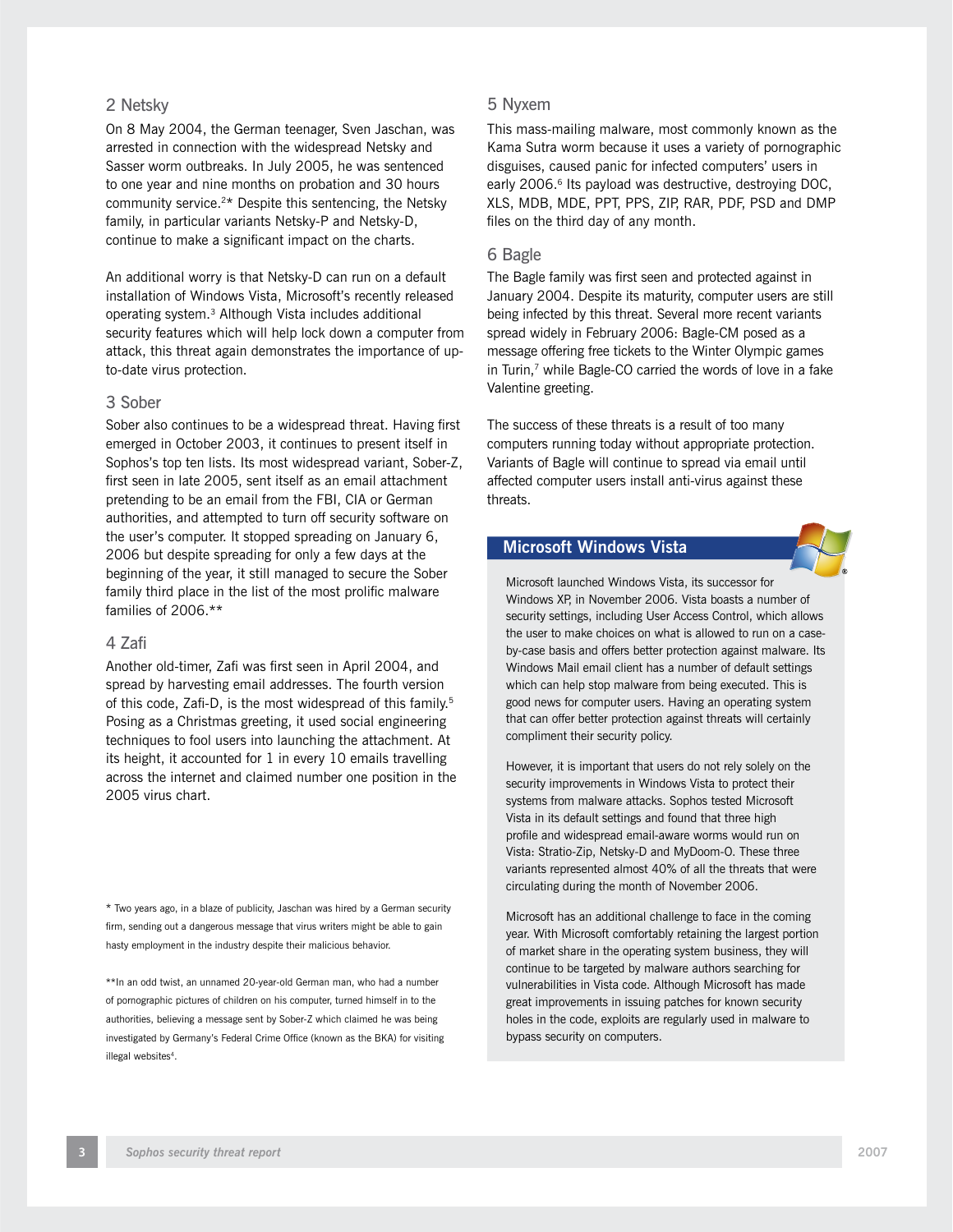#### 7 MyDoom

The MyDoom family of worms has been widespread for a number of years. First seen in January 2004, MyDoom has attracted a lot of attention, not least because software company SCO announced that it was offering a \$250,000 reward for information leading to the successful arrest and conviction of its author.8

An additional worry is that the most prevalent variant – MyDoom-O – can, like Netsky described on page 3, infect Vista computers and again demonstrates the importance of up-to-date virus protection.<sup>9</sup>

#### 8 Stratio

Stratio was a new mass-mailing worm which emerged in August 2006 and its aggressive distribution led to its position in the top ten malware threats.<sup>10</sup> It spreads via email using a variety of disguises, including one which ironically poses as a warning that the recipient's computer has been infected by a worm. At the end of the year Stratio-Zip was one of the three high-profile worms discovered to be capable of infecting Vista computers.

Several thousand variants of the Stratio worm were widely spammed out, on some days accounting for more than 50% of all reported malware. The purpose of the Stratio worm is to spread image spam, incorporating random pixels to act as "noise" to try and avoid detection by simpler anti-spam filters. It does this by pulling down an array of additional downloader components from the web. It caused a notable increase in the amount of spam being sent across the internet in late 2006. The messages sent by the malware typically advertise online pharmaceutical drug stores.

#### 9 Clagger

Clagger is the only Trojan that appears in the top ten. Since Trojans cannot spread on their own, Clagger must have been spammed to millions of email addresses in order to enter the chart, which demonstrates just how successful rapidly evolving spam campaigns can be. By trying to exploit a list of known vulnerabilities, the Trojan turns off security settings once it installs itself on a PC. The purpose is to download spyware applications to steal sensitive information. For example, it was distributed as an attachment in emails that claimed to be from PayPal and Amazon in the early part of 2006.11 Clagger was also highlighted in the top ten of Sophos's mid-2006 report where it held eighth position – further indication of the relentless spamming of this Trojan.

### 10 Dref

First seen in mid-2005, early versions of Dref spread via an IRC channel and by attaching themselves to outgoing emails. This mass-mailing Windows worm turns off antivirus applications, sends itself to email addresses found on the infected computer and drops more malware onto users' PCs. Later versions, such as Dref-N, attempted to fool recipients into opening the infected file, for example by posing as bogus breaking news stories, including the outbreak of a nuclear war and the announcement of President George Bush's demise.<sup>12</sup> The intention was that, by using this type of story, informed computer users, aware of the risks of infected attachments, were more likely to fall victim to the attack.

A later variant, Dref-V, accounted for a staggering 93.7% of all virus reports in the last 48 hours of 2006, posing as a Happy New Year message.<sup>13</sup> The success of this piece of malware took advantage of users coming back to their workstations after the holiday period, rushing through their email and clicking on attachments.

## **Email threats in 2007**

Email will continue to be an important vector for malware authors when they distribute their malware, but Sophos expects to see the number of mass-mailing worms using infected attachments to continue to decline. Replacing this trend will be spam messages with images and links to infected websites. The reason for this shift is twofold. By not having an infected executable attached to the email, the email stands a better chance of being delivered to the recipient. Second, worms are difficult to control – their spread affects all vulnerable computers. The more viruses and worms are distributed, and the more widespread they become, the more attention they receive. By infecting websites with Trojans in the forms of downloaders and spyware applications, malicious code writers can better target specific audiences, which means their malware is better able to sneak onto a computer undetected.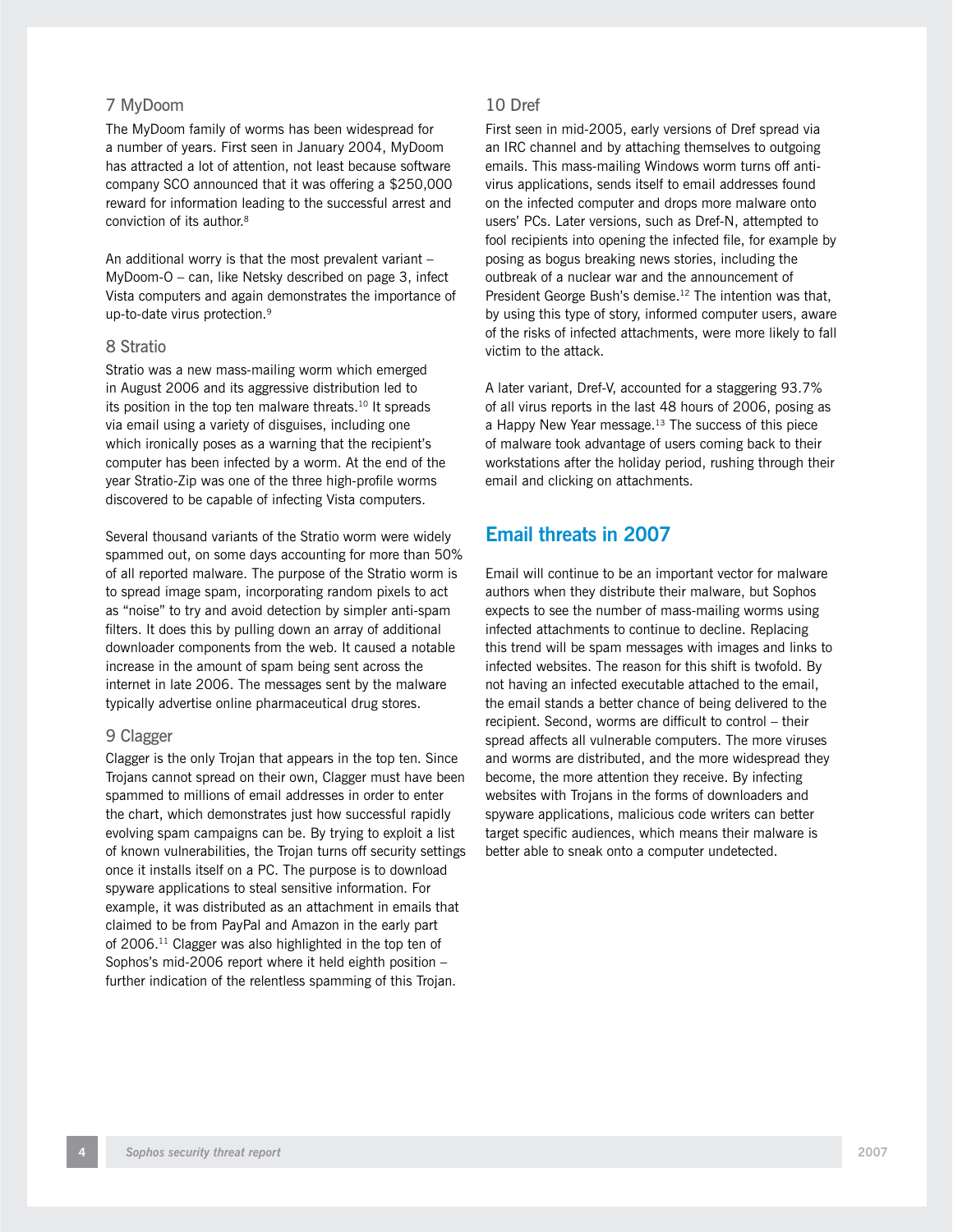## **Trojan horses**

Even though viral attacks, such as those from Dref and Stratio worms were widespread, and therefore appear in the list of top ten malware threats of 2006, they are, in fact, far outnumbered by Trojan attacks, which are spammed out in small targeted campaigns but in vast numbers.

Trojans represented more or less the same proportion of the threat throughout 2006, averaging around 80% of malware detected throughout the year. This continued the trend of 2005 where Trojans outnumbered Windows worms every month, although the percentage of the threat then was only 62%.



*Trojans versus Windows viruses and worms 2006*

## **Spyware and downloaders**

Spyware continues to present organizations with a serious headache and has raised the profile of web security significantly. Spyware is now the second largest security concern for organizations.14 It sits secretly on computers, logging keystrokes, and stealing and sending confidential, financial and personal information from the computer to a third party without the user's permission or knowledge. It also opens up networks to further attack.

In their efforts to steal information, malware writers have become increasingly devious. They continue to place "traditional" spyware code on individual computers. However, they are also moving strongly towards a new method in which they spam out emails offering, for example, a plug-in to view videos or pornography or even offering free bogus security applications. The link in reality takes the duped user to an infected website from which a backdoor or data-stealing Trojan is downloaded. In its simplest form, as soon as the web page loads, malware on the website infects the visiting computer.

This type of Trojan downloader is not actually new, but downloaders are playing an increasingly important role in malware creation and what we are increasingly seeing, are more complex routes to infection, where the infected site first attempts to assess the security in place on the computer: it looks for vulnerabilities to exploit, out-of-date virus protection or a way to bypass a firewall. The idea is to find any means of downloading security-disabling code onto the visiting computer and then to download further malicious code. In order to obfuscate the intent, several downloaders will be used: one downloader pulls down another downloader on a different site which pulls down another on yet another site and so on. The last downloader in the series has the job of pulling down the spyware which will be used to steal sensitive information or give access to an unauthorized third party. Because security has been suspended, this spyware has a better chance of installing itself without being detected.

High-profile families have used Trojan downloaders to great effect (for example Bagle<sup>15</sup>) and many threats that spread via IRC are equipped with "download and execute" backdoors. Another example is Zlob, also known as Popupper or Puper.<sup>16</sup> This family of Trojans encompasses a whole variety of different components, and the extent to which it causes problems is made evident by the mass of postings within online forums. Zlob primarily uses pornographic websites to entice its users into downloading and running a file pertaining to be a video codec installer required to view a specific adult movie, or a password management tool, purported to be needed to access restricted sites. In some instances, the sound from an adult film is heard, but no image can be seen  $-$  this acts as a further trick to encourage users to download files that they are told are necessary.

As Trojan downloaders have come of age – their versatility making them more attractive and their use in malware increasing dramatically – Sophos expects their use alongside spyware to continue. Victims, particularly those who have visited pornographic sites, are unlikely to come forward in droves. Additionally, by complicating the route between the initial downloader and the eventual spyware installation, it makes it difficult for smaller security vendors who lack an overview of the entire picture to be able to adequately protect their users. As a result, smaller companies might want to replace existing security measures with a one-stop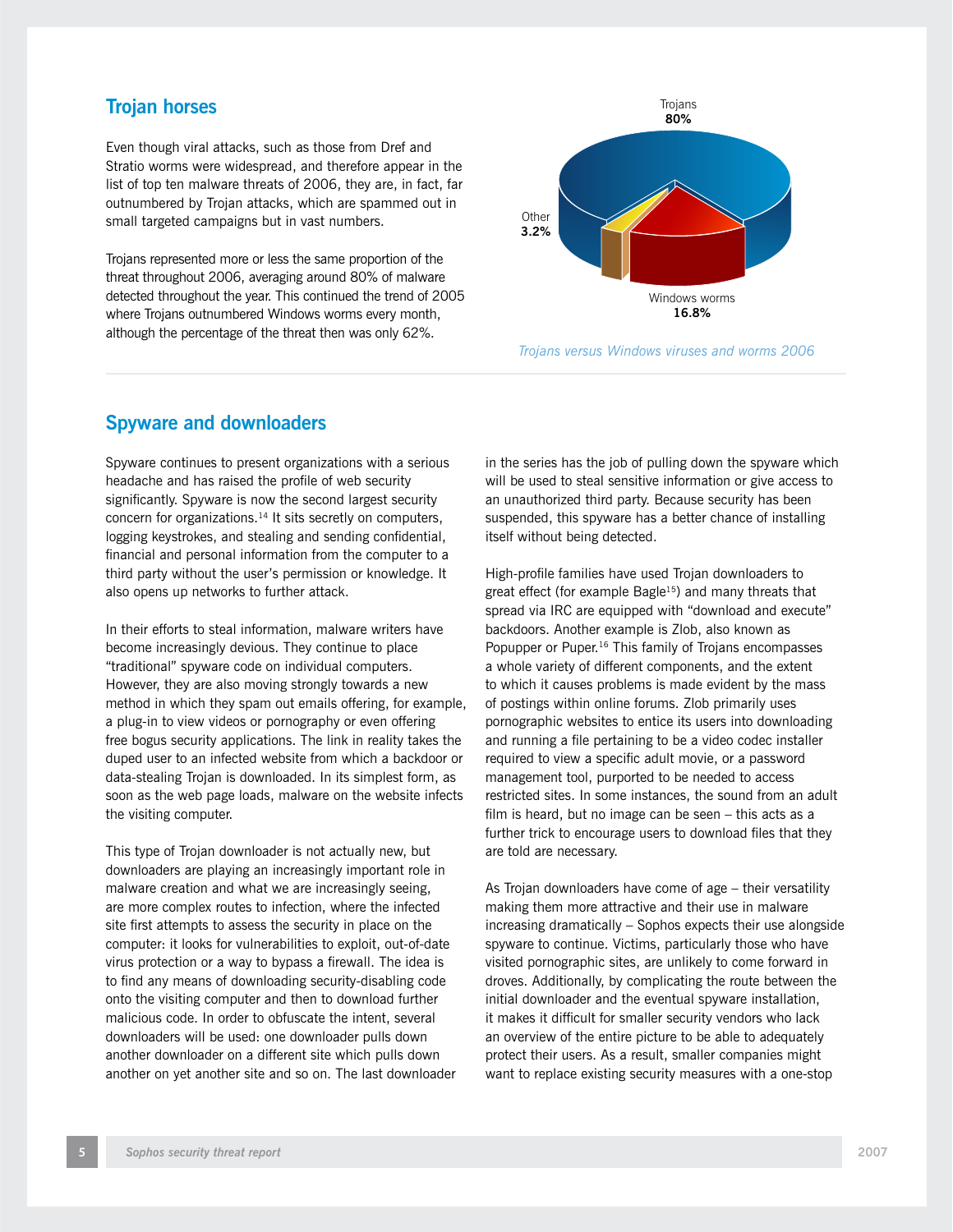solution, so that the software solutions that are blocking malware, spam, spyware, adware and hackers can all communicate and be managed centrally.

The graph on the right shows the percentage of email that contained spyware and the percentage of email that linked to websites from which spyware is downloaded at the beginning and end of the year. The shift towards downloaders is clear.

Meanwhile, the malicious code planted on websites ready for the Trojan downloaders to pull down is being changed frequently by hackers in an attempt to evade detection. In some instances, Sophos has seen malicious code on websites being altered on average seven times a day. Some of the more commonly encountered adware is also changed and repackaged frequently by its authors in order to evade detection by security products.

## **Malware – its origins and haunts**

Aside from producing protection against new and unknown malware, experts at SophosLabs conduct research into which countries are responsible for writing malicious code, and which nations are hosting websites that deliver viruses and Trojans to innocent users' computers.

## **Where malware is written**

Forensic analysis by SophosLabs to determine where malware has been written has revealed some interesting differences in the motives and tactics used by different hacking groups around the globe.

For instance, 30% of all malware is written in China. Most of it takes the form of backdoors, but a surprising proportion (17%) of the malicious software originating from the country is designed to steal passwords from online gamers.<sup>17</sup>

Brazil accounts for 14.2% of the malware that has been analysed by SophosLabs. The majority of the code written in the South American country is Trojan horses, designed to steal information from online bankers.

Russian and Swedish hackers (responsible for 4.1% and 3.8% of the malware respectively) mostly create backdoors that allow hackers to gain access to compromised computers. For example, the Bifrose family of Trojans makes up 15% of the malware written in Sweden and is designed to stealthily open backdoors.



Knowing that China's malware authors are largely interested in stealing information from gamers and Brazil's authors want to steal banking information, helps security experts and authorities strengthen their profiles. Sophos expects hackers in China, Russia and Brazil to continue in similar vein in 2007, and it will be interesting to see which other countries crop up in the list and which particular type of malware they will lean towards.

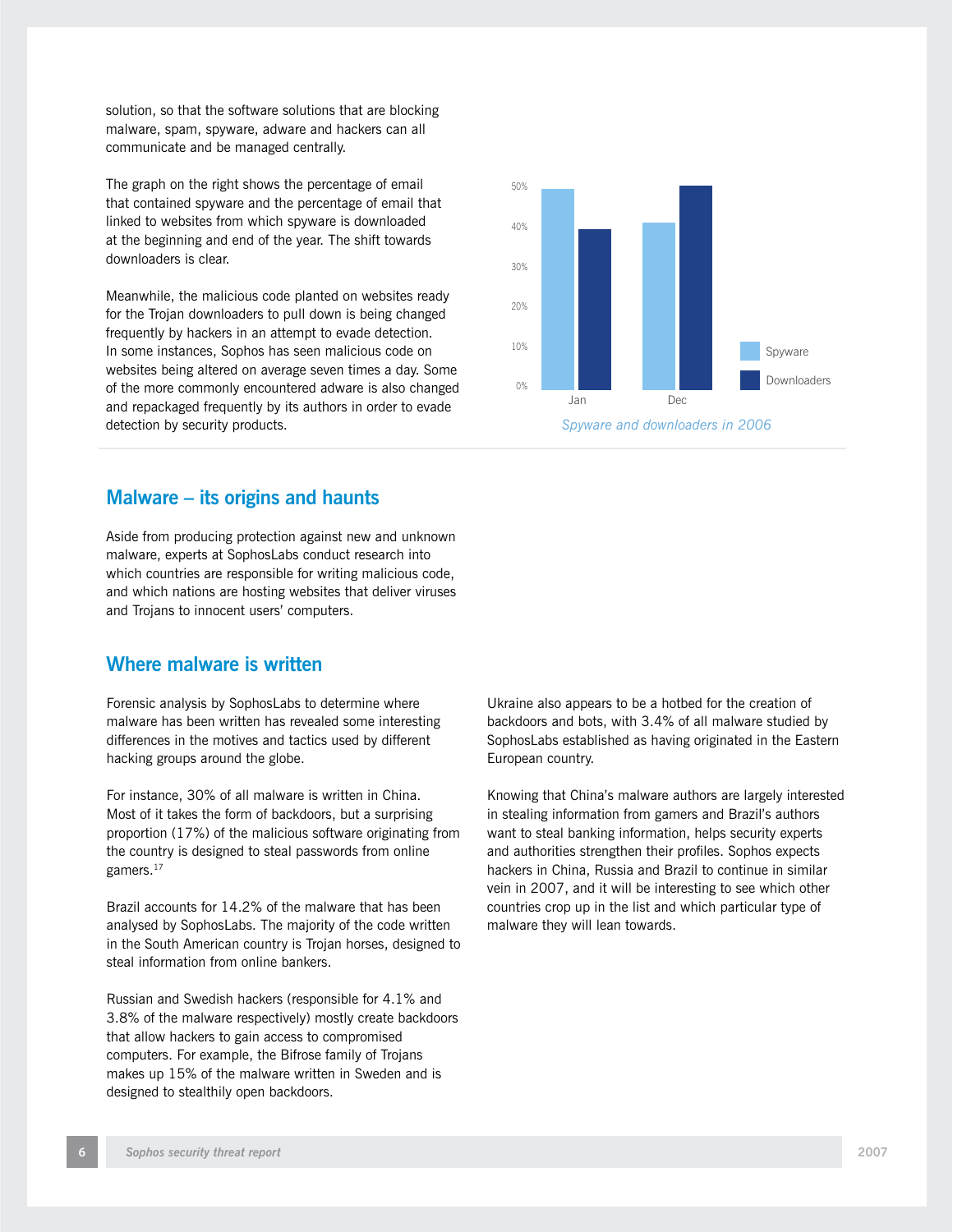## **Countries hosting malware on the web**

The graph on the right shows the proportion of unique URLs of websites containing malware that were seen by SophosLabs during 2006. They are grouped by the country in which the web server was hosted.

The enormous number of computers based in North America probably makes it no surprise that the US heads the list, and is hosting over a third of all websites containing malicious code.

One country which is of interest, however, is the Netherlands. The country's appearance in fourth place in the chart at 4.7%, may be explained by some web hosting companies based there having adopted a history of turning a blind eye to their users' activities, protecting their activities under the banner of freedom of speech. In fact, the country hosts numerous sites with information and code dedicated to crackers and hackers.

Sophos believes that web hosting companies need to act responsibly as members of the global internet community, policing content published on customers' web space more closely, and liaising with the authorities to ensure that malicious code found on a public site is quickly removed.

It will be interesting to see how these trends develop in the coming year. It is difficult to make predictions on this particular aspect of the report because it is very much based on the dedication of governments to crack down on sites that host malware. In many instances, websites are attacked and the administrators of the sites do not have enough countermeasures in place to prevent hackers from breaking in. With today's malware being so covert, administrators without adequate protection might not even be aware that a threat is lurking on their site, ready to infect their visitors' computers.



 *Top ten countries hosting web-based malware 2006*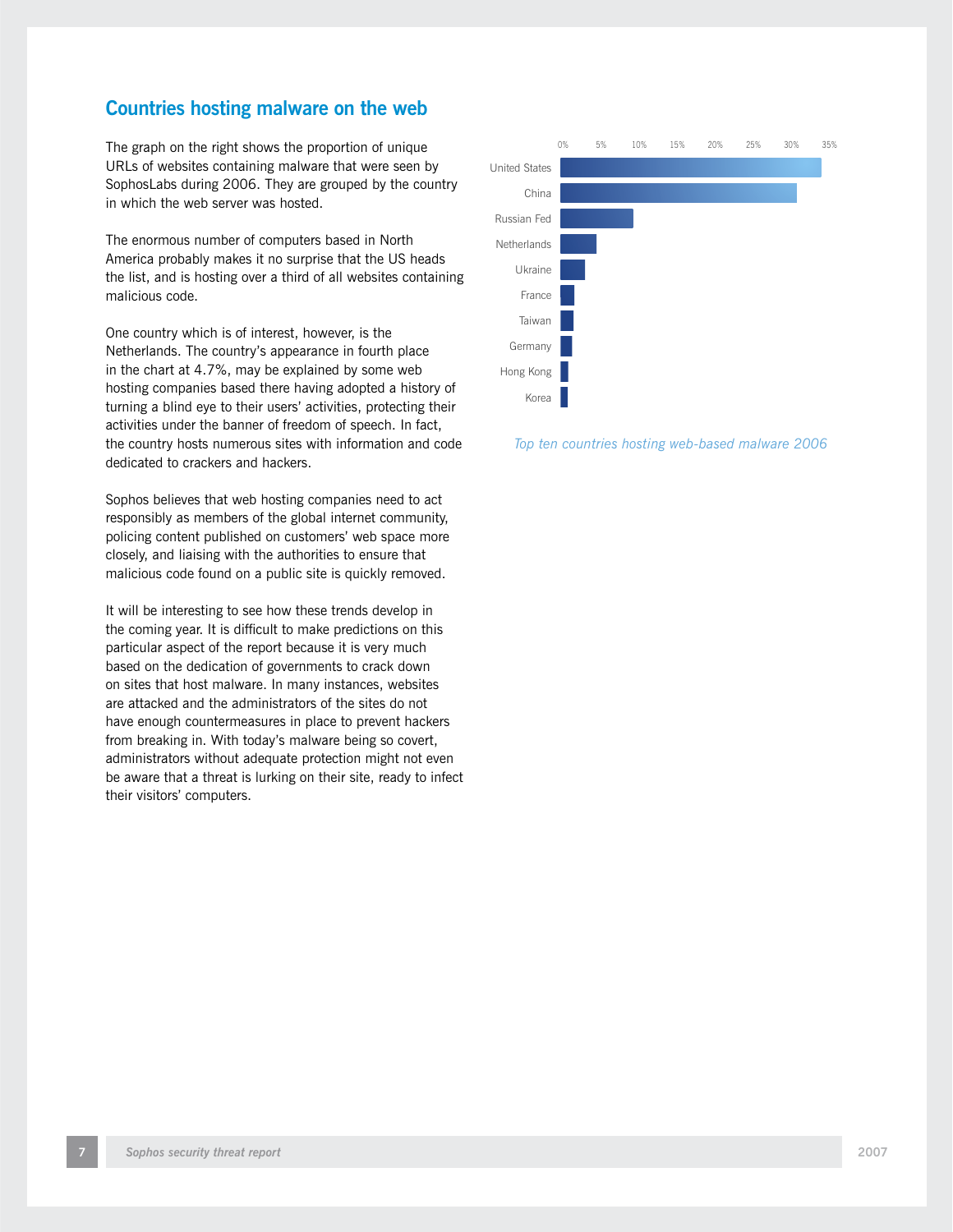## **Ransomware**

Ransomware is malware designed to "kidnap" data by encrypting it, only providing the password once the ransom has been paid. More aggressive examples even threaten to permanently delete files every 30 minutes until the ransom is paid. Ransom payment is typically requested via e-Gold (as shown in the image below) or Western Union to try and hide the hacker's true identity from the victim. This technique, which first originated in Russia, has now been seen worldwide.<sup>18</sup>

Examples of ransomware seen during 2006 include the Arhiveus worm<sup>19</sup> and Zippo Trojan horse.<sup>20</sup>

However, in spite of these fairly high-profile examples, ransomware did not appear in the top ten malware charts in 2006 and is unlikely to do so in 2007. This extortion approach is not popular and demands a lot of involvement and effort from perpetrators. Additionally, it is unlikely that legitimate companies will be willing to pay up, and as most keep back-ups of their important data, it is often more costeffective, as well as ethical, to revert to a clean version and wipe the machine of threats.



*Example of ransomware*

## **Scareware**

More and more, Sophos is seeing evidence that malware authors and adware companies are preying on security fears to try and install their code or make money. 2006 saw a rise in scareware, software designed to dupe internet users into believing that their PC is infected or suffering from another security problem, and then encouraging them to purchase a "fully-working" version of the software which will disinfect their computer.

In one example, spammed messages fooled people into believing that their computers were infected by spyware, and claimed that a product called "Spyware Cleaner" was the cure. (The author, Zhijian Chen of Portland, Oregon, who made thousands of dollars from the exploit, was subsequently fined  $$84,000$  in April 2006.<sup>21</sup>)

Legitimate software companies need to take firm action if they have advertising affiliates who are breaking the law by installing malware onto innocent users' computers to generate income.

## **Mobile malware**

Mobile malware remains a relatively small problem compared with the much larger amount of malware targeting Windows computers. But the threat is slowly becoming real.

Some vendors have been guilty of over-emphasizing the malware threat on mobile devices. In a Sophos web poll in June 2005, 70% of respondents said they thought that some security vendors had overhyped the mobile virus threat.<sup>22</sup>

Nevertheless, in a web poll conducted in November 2006, 81% of respondents expressed themselves worried that mobile phones will be targeted more by malware in the future23*,* although 64% of companies have admitted that they do not have any protection in place on their mobile smartphones and PDAs.<sup>24</sup>

It is clear that protecting mobile devices will become more important in 2007, with many businesses unwilling to purchase devices for which no reputable security measures exist. Manufacturers will increasingly need to work with security experts to allow for greater protection against data theft, malware threats and other security breaches.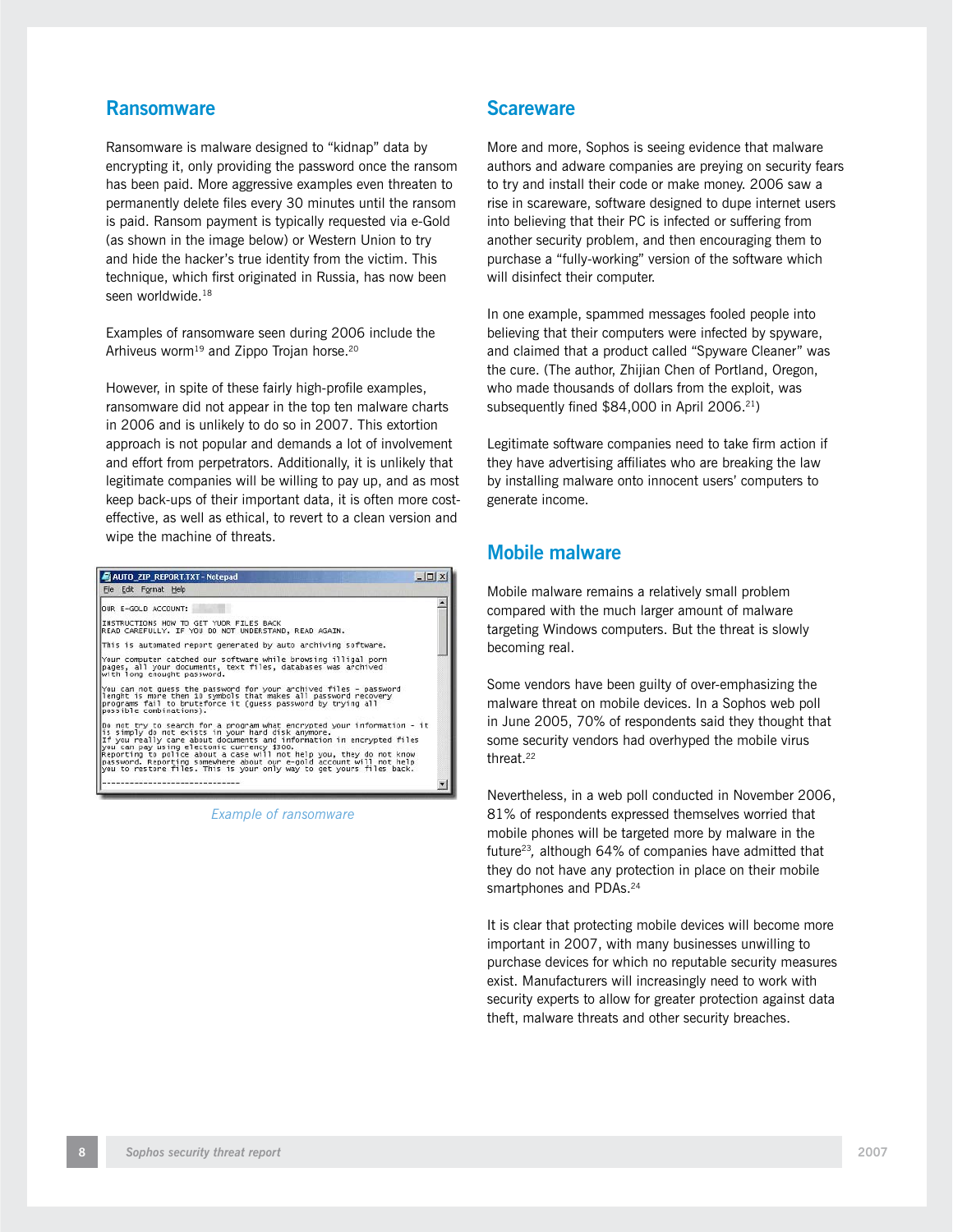# **Internal threats**

As well as direct threats to security, IT departments are increasingly being called upon to support business productivity and protect network bandwidth by restricting the use of unwanted or unauthorized applications and ensuring efficient, legal web use.

## **Application control**

A survey conducted in September 2006 by Sophos reflects the serious concern that uncontrolled applications are causing system administrators.25 For example, 86.1% of respondents said they want the opportunity to block VoIP applications which allow internet telephony, with 62.8% going even further and indicating that blocking is essential.

Companies will continue to want to control their network environments. As security becomes more complex, education on how users can protect themselves becomes more convoluted. Rather than risk the network's integrity by solely relying on users' understanding, they will want to strengthen their obstacles against potential threats. Business owners are likely to be very supportive of this approach, as there is also a benefit in reducing the number of distractions facing employees. By removing the rights to non-essential applications, IT departments are likely to increase productivity in the workplace.

## **Web surfing**

During 2006, the threat posed to organizations by malicious or inappropriate websites became increasingly apparent as did the significant impact that employees' uncontrolled surfing of the web can have on productivity and network bandwidth. According to one survey, workers spend around 20% of their internet time on personal business or for entertainment.26

Malware writers consistently seek the easiest entry point into the network. Today, that point is the web. The emergence of Web 2.0 has amplified the level of exposure by redefining how individuals interact with the internet. In addition to accessing unregulated sites, increasingly websavvy users are downloading applications and streaming audio/video. Current business defenses inadequately protect against the new set of threats posed by this user behavior and the requirement for a web security appliance is growing.

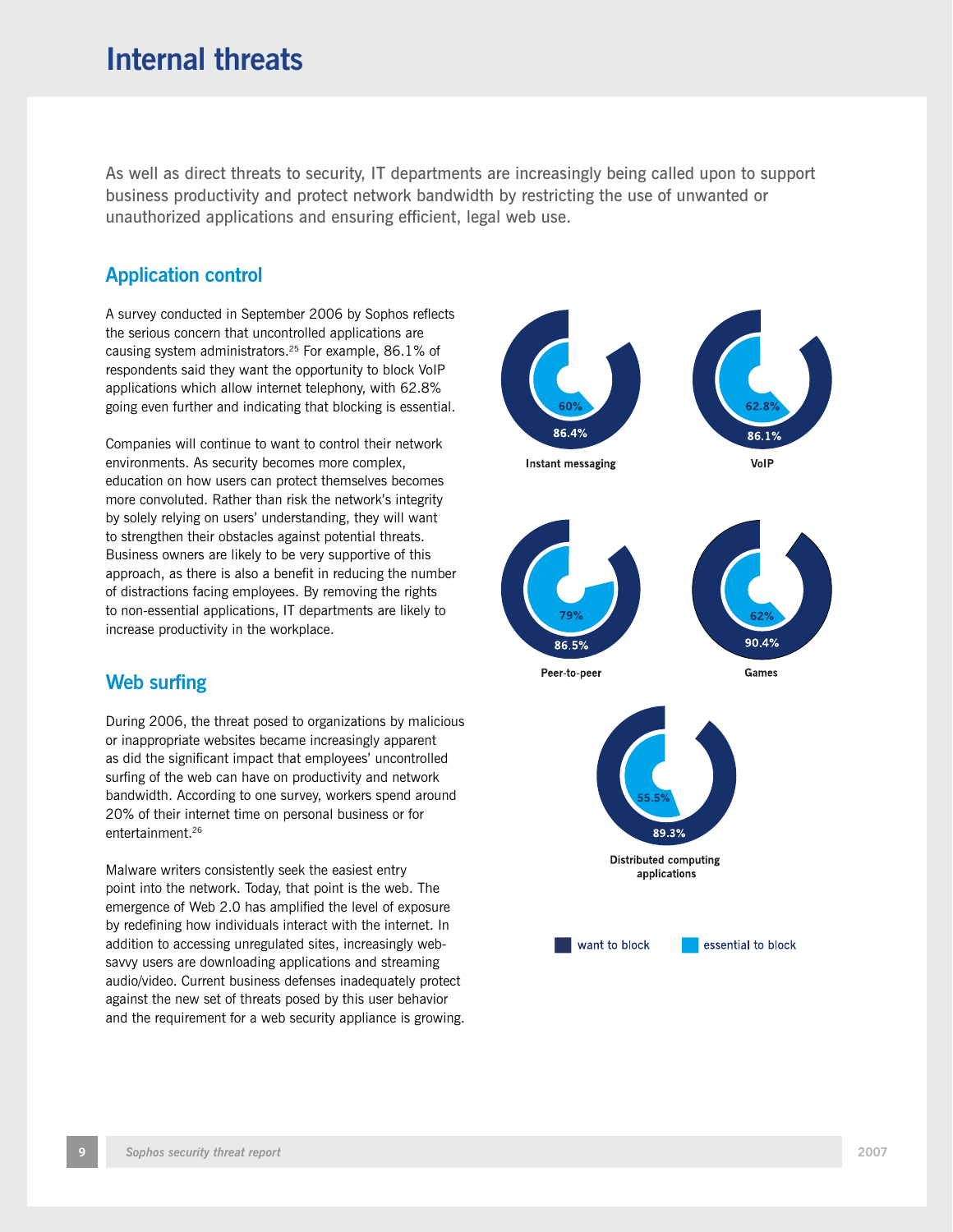# **Spam categories – risers and fallers**

Health and medical related spam (which primarily covers medication which claims to assist in sexual performance, weight loss, or human growth hormones) remained the most dominant type of spam and rose during the year. This category of spam has always been popular amongst email marketers, possibly because consumers may be more comfortable buying such items anonymously via the internet or find them hard to obtain legally in the high street. By the end of 2006 health and medical related spam accounted for over half of all spam.

Also seeing a rise – of about  $10\%$  – was financial and stock spam which accounted for about a quarter of all the spam. Spammers have particularly used image spam (described below) in pump-and-dump stock campaigns designed to artificially inflate the share price of a cheap and thinlytraded stock to make a large profit.



#### *Top spam categories of 2006*

On the other hand, pornographic and offensive spam dropped off considerably, in 2005 accounting for 17% whereas it was only 6% by the end of 2006. Tighter legislation specifically targeting offensive communications may have encouraged some spammers to sell other types of goods and services via junk mail.

Mortgage spam has also dropped off in the chart, accounting for only 5%, compared with 12% in 2005.

#### **Image spam**

One key development in 2006 was the increase in spam containing embedded images, which has nearly doubled from 18.5% in January to 35.1% at the end of December. Image spam gives spammers a better chance of having their messages read. By using images instead of text, messages are able to avoid detection by anti-spam filters that rely on the analysis of textual spam content. Often, image spam is created using animated GIFs to further help the message bypass the filter. Having multiple layers of images loaded on top of each other adds "noise", which complicates the message by making every one unique.



#### *Image spam as a percentage of all spam*

The vast majority of image spam is being used in pumpand-dump stock spam campaigns, like the one below, where there is an attempt to boost the value of a company's stock in order for the spammers to make a quick profit.

#### **BullsEye Financial Weekly Report Septer** Issue:

Make no mistake, our mission at BullsEye Financial is to sift the thousands of underperforming companies out there to fit<br>golden needle in the haystack. The micro-cap diamond that can make you a fortune. More o not, the stocks we profile show a significant increase in stock sometimes in days or hours, not months or years.<br>We have come across what we feel is one of those rare deals public has not heard about yet.

Trade Date: Tuesday, September 5, 2006 Company: TRIMAX CORPORATION Ticker: TMXO Current Price: \$0.38 Short Term Target Price: \$1.50 Long Term Target Price: \$2.50 **Recommendation: STRONG BUY** 

BUY!!!

Buy! **BIBUY!** 

*Pump-and-dump spam message that changes approximately every 15 seconds to show a subliminal "BUY!" message*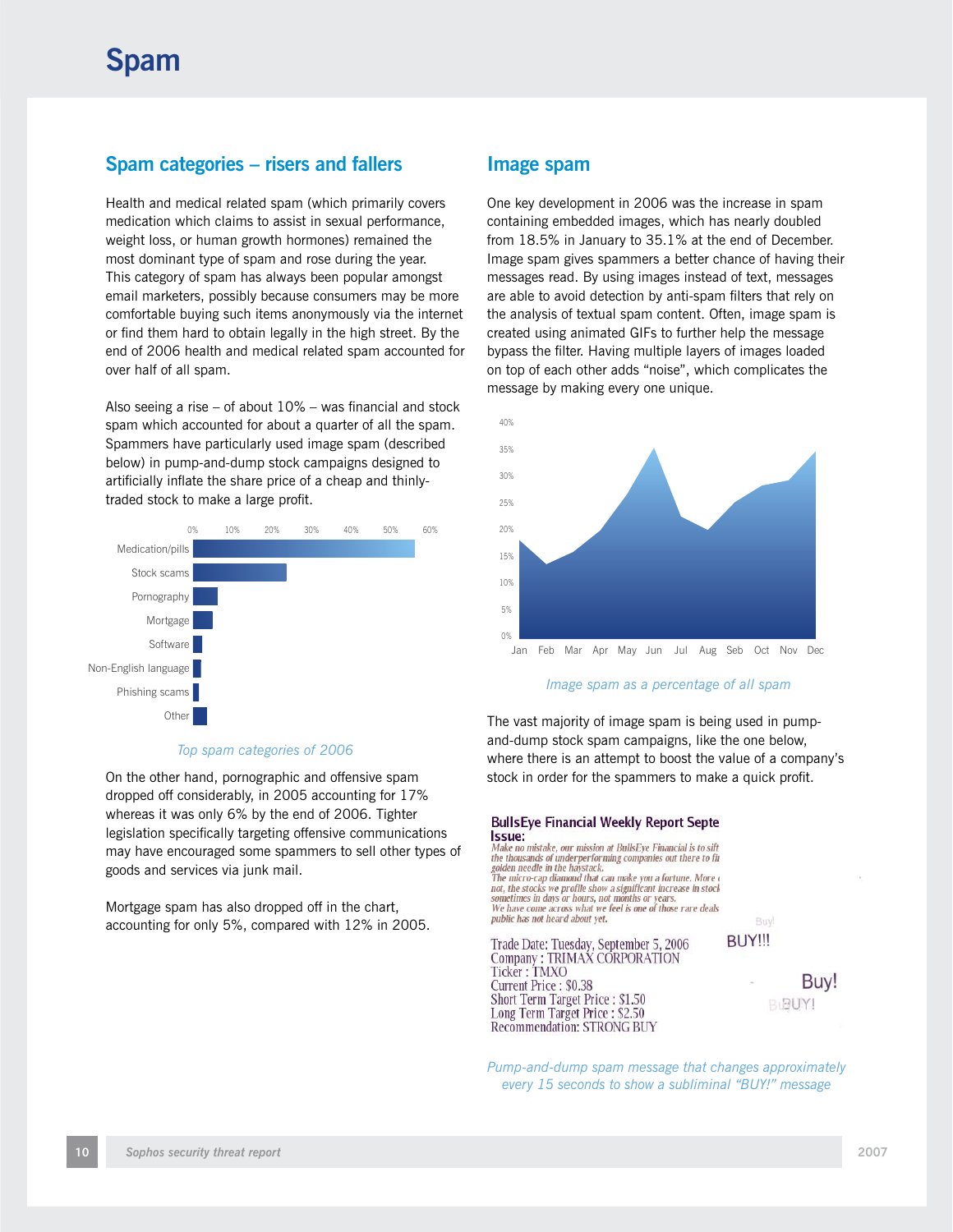## **Other image spam**

As the year ended, image spammers tried to cash in on Microsoft's release of Windows Vista by offering a bargain edition of the new operating system. It is unclear whether acting upon the spam would furnish the computer user with a pirated edition of Windows Vista or simply steal their credit card details.27

Other image spam uses the new technique on an old ploy – using pornography as a bait. One campaign emailed messages to Australian computer users claiming to come from a young woman visiting the country.<sup>28</sup> The malicious emails contain no text, but an embedded graphical image told users to visit a website, which contained a soft porn image and a link to the Troj/Dloadr-AMA Trojan horse.

# **Phishing**

Research conducted by SophosLabs during 2006 revealed that over 75% of all phishing emails are targeting users of PayPal or eBay,<sup>29</sup> but they are not the only online institutions whose customers have been the focus of identity thieves' attention.

The first incidents of organized voice phishing (known as "vishing") were seen in 2006, where phishers asked email recipients to telephone a number rather than replying via email or visit a website. As hackers get smarter we are likely to see them increasingly not only set up fake websites, but harvest messages from corporate telephone switchboard systems to appear even more like the legitimate company.<sup>30</sup>

It seems likely that more hackers will try to exploit VoIP technology for vishing during 2007.

Meanwhile, traditional phishing techniques continued to have an impact on many email users.

In one of the sicker examples of exploiting the public's generosity a 20-year-old Miami man was charged in August 2006 in relation to a phishing website which claimed to collect money for victims of Hurricane Katrina.<sup>31</sup>

We are likely to see phishing continuing to evolve in new directions in 2007. Although computer users are much more wary of emails purporting to be from reputable organizations, they are some clever tricks that phishers are employing to dupe users into believing a message is legitimate. As authorities become much better at tracking international phishing scams, we may see phishers turning to more indirect targeting of people through financial stock scams.



#### *Image spam offering bargain price Vista*

Hi, Hy mane is Vicky Willington, I'm just a college girl who just acrived in Australia and looking for a sex<br>All what I meed is a good nam, you must be serious and homest. Let ne know if you wish to meat. You nay one my pine at my wab page: http://www.wpine.com/au/ UNLT SERIOUS OFFINE FLERSE Risses Vicky

 *Image spam using pornography as bait*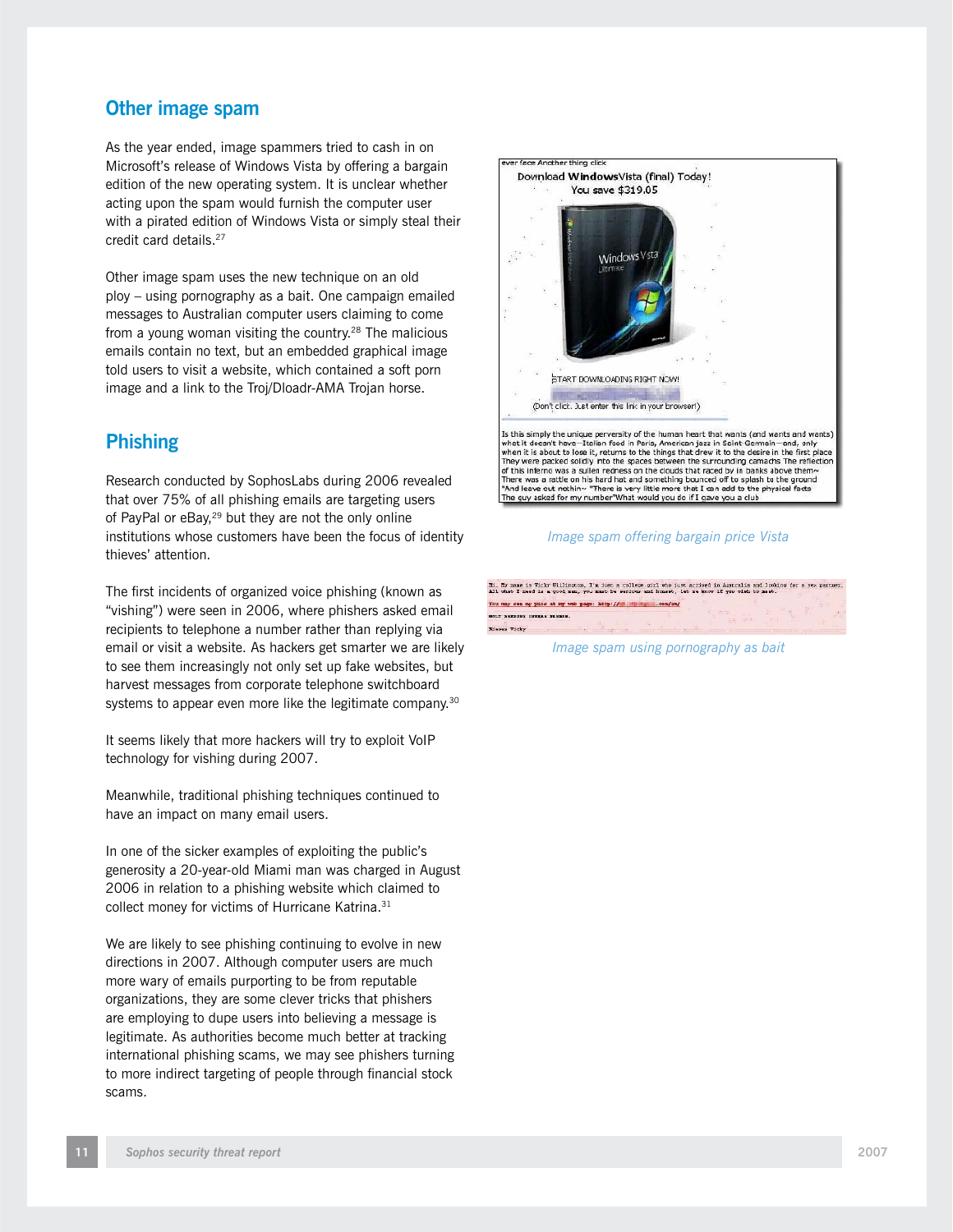# **The dirty dozen spam-relaying countries**

Sophos conducts analysis of all the spam messages received in the company's global network of spam traps. Through this analysis, experts at SophosLabs have determined that, while the US has continued to make good progress in its efforts to reduce spam-relaying statistics, there was still more spam sent from US computers in 2006 than any other single nation.

Overall, the analysis is more or less in line with what we saw in 2005 although there are a few exceptions.

China and South Korea have swapped positions – the significant decrease in South Korea's spam contribution can be attributed to a healthy investment in its internet infrastructure and the continued adoption of more resilient operating systems. Users have become more security aware and by properly securing computers, they are less likely to become infected and be used as spam relay machines.

Canada fell from 5th position in 2005 to 17th in 2006 thanks in part to the country's authorities' efforts to ensure ISPs follow best practice.

Whilst the United States, South Korea and China account for over 45% of all spam, a comparison by continent reveals that Europe overtakes North America and is responsible for relaying almost a third of all spam. This can be attributed to a number of factors, including jail sentences for spammers, tighter legislation and better system security.

Up to 90% of all spam is now relayed from zombie computers, also known as botnet computers, hijacked by Trojan horses, worms and viruses under the control of hackers. These computers can be anywhere in the world which means that the hackers do not have to be in the same country as the innocent computers they are using to send their spam.

A network of zombie computers is capable of sending hundreds of millions of spam messages in just a couple of hours, and the problem of botnets is a serious challenge for those trying to police and secure the internet.

It remains the case that wherever the spammer is based, they can take advantage of insecure broadband computer connections anywhere in the world to send their unwanted marketing messages.



*Dirty dozen spam-relaying countries 2006*



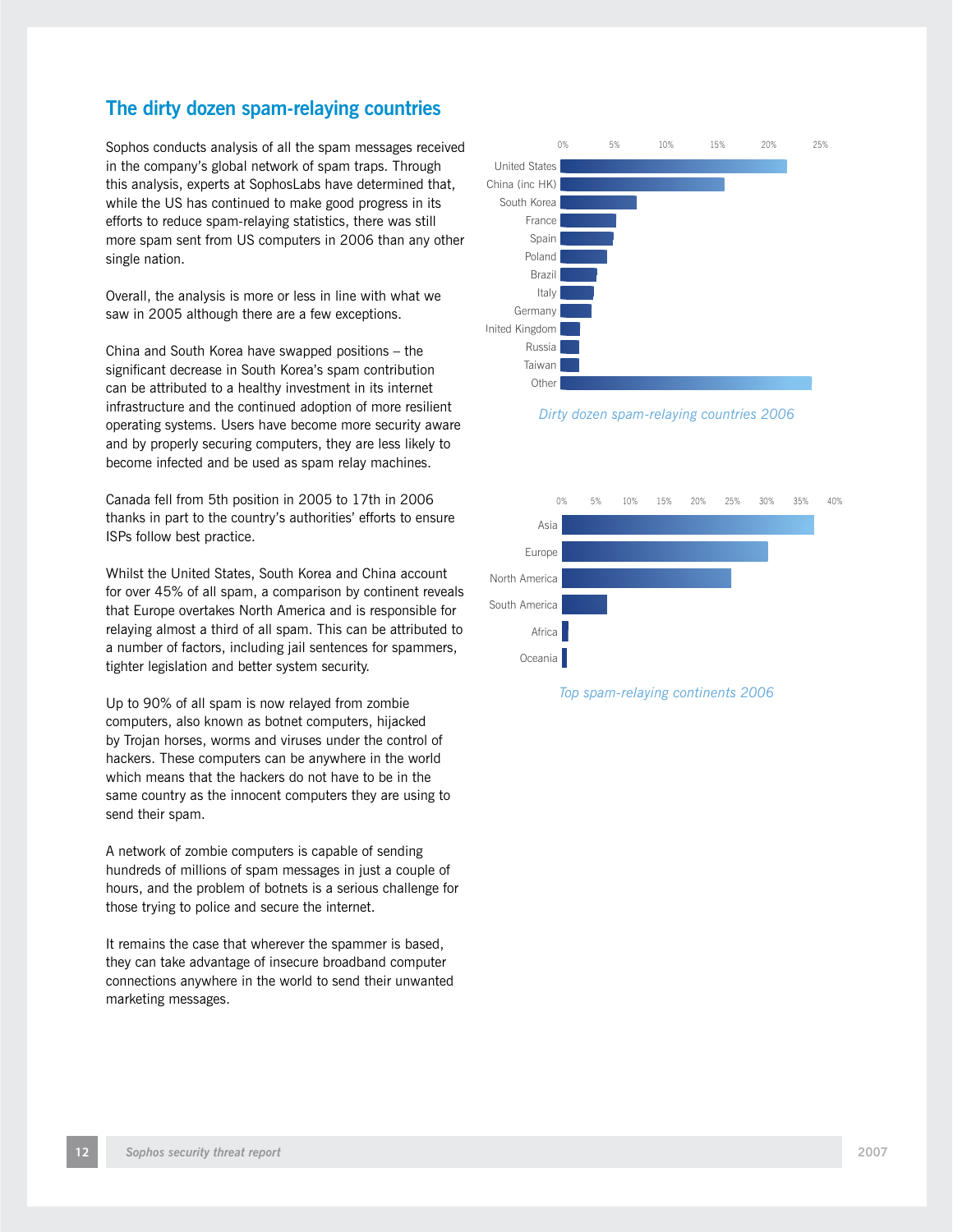## **Scams**

Criminals continued to use the internet in their attempts to con innocent users out of money or confidential information. The emails, known as 419 scams after the relevant section of the penal code in Nigeria where many of the scams originated, typically offer a large amount of money. Once a victim has been drawn in, requests are made from the fraudster for private information which may lead to requests for money, stolen identities, and financial theft.

Disguises adopted by email scammers have been many and varied in the last 12 months, and have included:

- A dying KGB agent claiming to have secrets related to the assassination of John F Kennedy<sup>32</sup>
- A 19 year old who claimed to have found a herbal cure for AIDS<sup>33</sup>
- A bogus business deal from a US military sergeant based in Baghdad<sup>34</sup> •
- Lawyers pretending to represent the estate of victims of the Concorde air disaster<sup>35</sup>
- Medics pretending to be nursing people injured in the West Virginia Mining disaster 36
- The secretary of an imprisoned Russian oil tycoon $37$
- An Australian modeling agency hunting for people interested in TV and film work<sup>38</sup>
- The Scottish Minister for Culture, Tourism and Sport<sup>39</sup>

Email scams are not going to disappear in 2007, and computer users will continue to be at risk from internet confidence tricksters.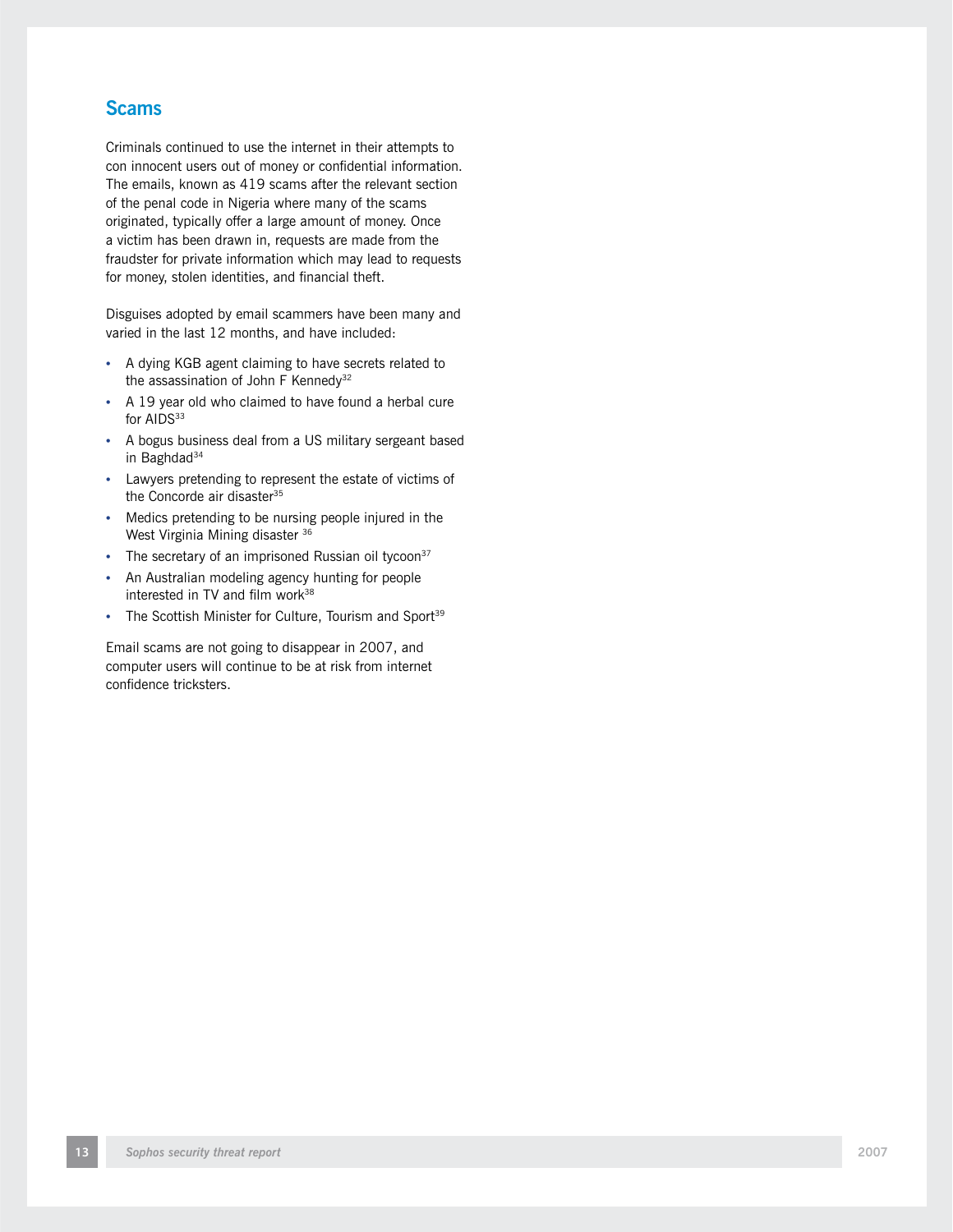Money is by far the primary motivation for most virus-writing and spamming done today. Whereas in the past malware was written by hackers to show off to their peers, today it is done to generate income through identity theft, phishing, planting adware, distributed denial-of-service attacks and even ransomware.

As the motivation for malware has become more pecuniary, so lawmakers have begun to hand out tougher sentences against the culprits.

2006 has seen some high-profile legal action being taken against spammers, fraudsters, phishers and malware authors. But, of course, internet crime is a global phenomenon and there remains a need for tough measures to be taken against cybercriminals worldwide. Laws around the world continue to be adjusted on an almost constant basis to reflect the latest crimes committed across the internet.40 And the UK, for example, has begun to address DDoS (distributed denial-of-service) attacks which is to be applauded as zombie networks and internet blackmail are becoming a key element of the internet crimewave.

Helped by legislation such as CAN-SPAM and greater information sharing by Internet Service Providers (ISPs), the US has led the way in imposing severe penalties and fines for its most prolific spammers. During the first quarter of 2006, several gang members responsible for distributing massive quantities of pornography admitted their involvement in a criminal spam ring. Jennifer Clason of New Hampshire, Andrew Ellifson of Arizona, and Kirk Rogers of California were part of a gang that spammed out millions of emails advertising hardcore adult websites.<sup>41</sup>

21-year-old Californian hacker Jeanson James Ancheta, who seized control of 400,000 computers as part of a zombie network, was sentenced to 57 months in prison in May 2006.42 Ancheta, who admitted advertising his botnets online, sold access to software that could remotely control computers to deliver spam and launch DDoS attacks against websites. Websites hit by a DDoS attack could then be blackmailed into paying large sums of money to have the public's access to the websites restored. Ancheta made even more money by installing adware on the zombie computers, using the proceeds to pay for computer servers to carry out additional attacks, new clothes, and a luxury BMW car. In addition to his jail sentence, Ancheta was ordered to pay \$15,000 to military organizations whose computers were hit by his attacks.

Authorities in Morocco sentenced Farid Essebar and Achraf Bahloul to jail in September 2006 for their part in writing and unleashing the Zotob worm which exploited the critical MS05-039 security vulnerability in Microsoft's software in August 2005 and disrupted computers at CNN, ABC, The Financial Times, and The New York Times.<sup>43</sup> The court convicted Essebar, a 19-year-old science student, to two years in jail and 22-year-old Bahloul for one year, for their part in creating and spreading the worm.

It is not unusual for malware authors to leave their "handles" inside their malicious code, sometimes alongside other messages, and Essebar, a Russian-born resident of Morocco, is believed to have used the handle "Diabl0", a phrase embedded inside the W32/Zotob-A worm. Sophos researchers have linked "Diabl0" to over 20 other pieces of malware, for example, to Mytob  $-2006$ 's most prolific threat.

In August 2006, another 21-year-old Californian hacker, Christopher Maxwell, was sent to jail for three years after admitting infecting 50,000 computers at US military bases, schools and a Seattle hospital.<sup>44</sup> His attacks are said to have disrupted hospital operations and garnered Maxwell and his gang more than \$100,000 by planting adware on infected PCs.

In September 2006, the Australian Communications Authority (ACMA) launched an investigation into the activities of a man suspected of sending more than two billion 'Viagra spam' emails,<sup>45</sup> while in the US, action has been taken against two companies accused of sending unsolicited emails about gambling and alcoholic drinks to children.46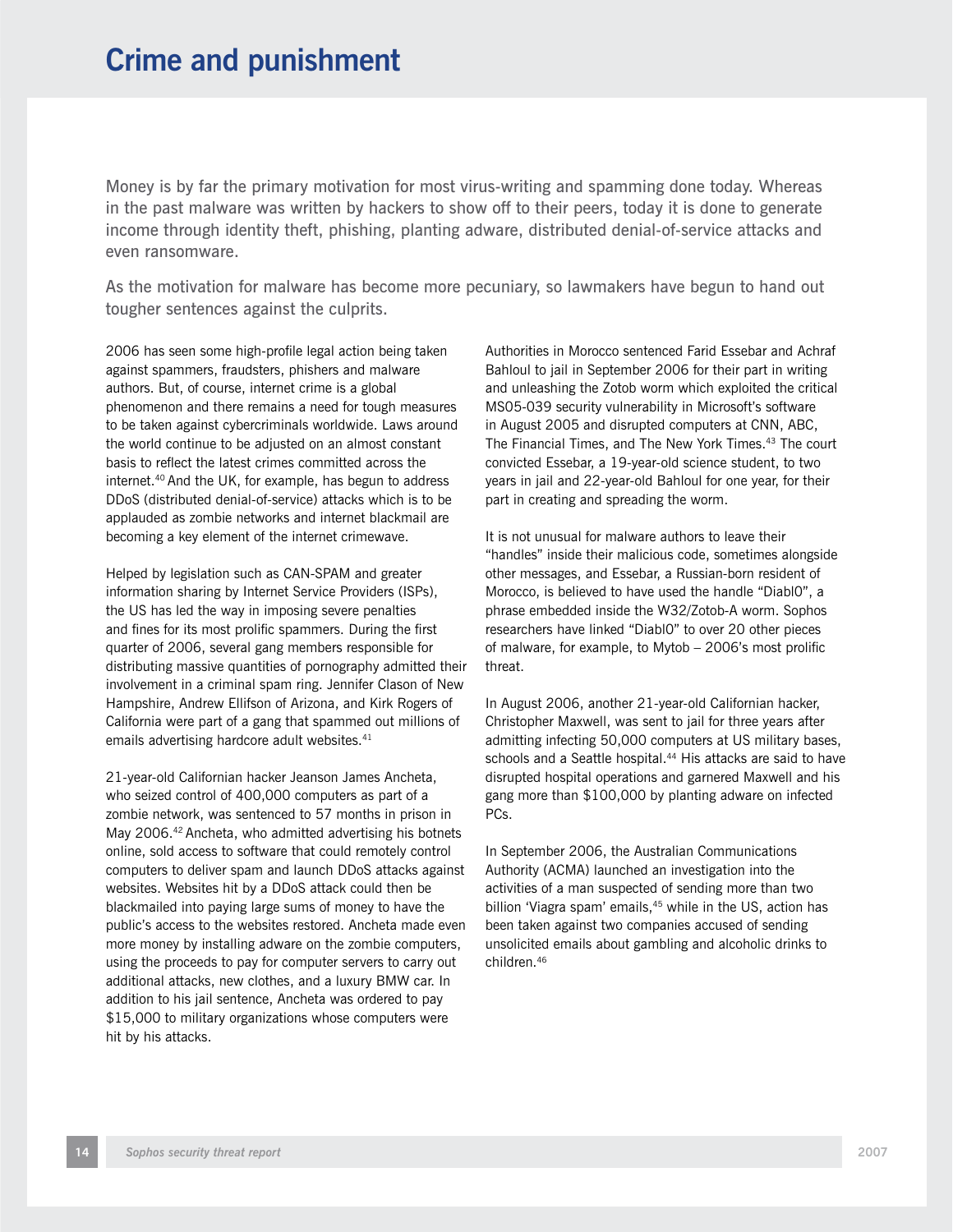Also in the US, William Bailey, Jr of North Carolina, faced a maximum sentence of 55 years in jail and \$2,750,000 in fines when charged with illegally downloading contact details of 80,000 members of the America College of Physicians.

Authorities in Russia jailed a gang who blackmailed online companies through DDoS attacks.<sup>47</sup> The gang extorted more than \$4 million from British companies after threatening to attack their websites, making them inaccessible to the outside world. The group, who used compromised zombie computers to launch the DDoS attacks, targeted online casinos and betting websites. Ivan Maksakov, Alexander Petrov, and Denis Stepanov were each sentenced to 8 years in prison and a \$3,700 fine.

In December a German court sentenced one man to four years in jail, and another to a 39-month sentence, for their part in a criminal scheme that subverted innocent internet users' PCs with a Trojan horse that dialled premium rate 0190 phone numbers to contact a pornographic website.<sup>48</sup> The gang netted them 12 million Euros from the Trojan that infected more than 100,000 PCs.

## **Summary**

Although the Sophos poll reported on page one reveals that many businesses believe that the IT security threat will be worse in 2007 than the previous year, the problem - if managed properly - should not be insurmountable. Criminals will continue to try and find new and covert means to infect computers and steal information, but sound security practices, up-to-date protection and an active commitment to keep informed will all help protect business networks in the year ahead. Companies should take action now to ensure they are thoroughly defended, have put in place strong policies and procedures, and secured all routes onto their network and desktops to minimize the chances of attack.

To find out about Sophos products and how to evaluate them, please visit **www.sophos.com**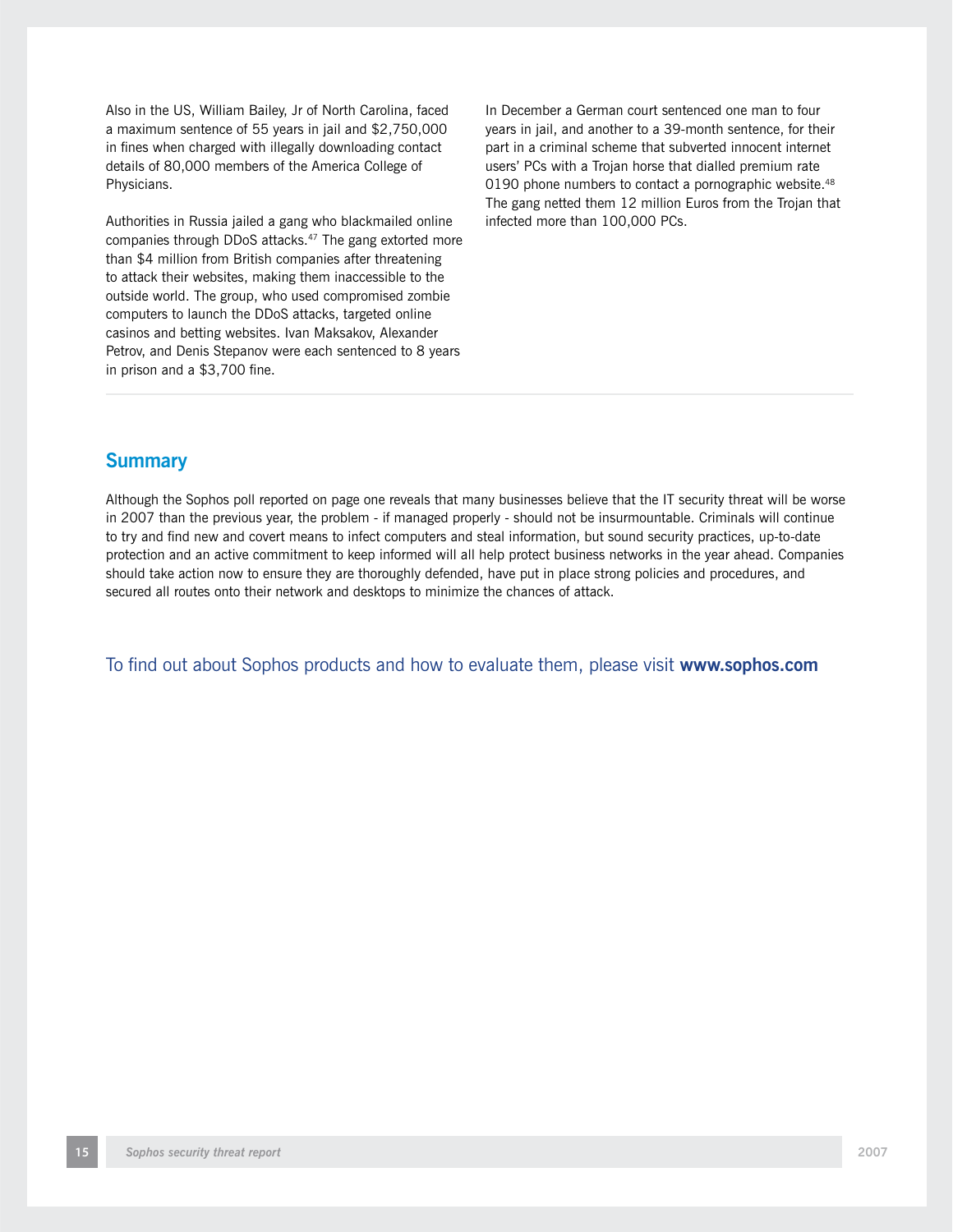#### Sources

- 1 www.sophos.com/pressoffice/news/articles/2005/08/va\_diablo.html
- 2 www.sophos.com/pressoffice/news/articles/2005/07/va\_sasserfree.html
- www.sophos.com/pressoffice/news/articles/2006/11/toptennov.html 3
- www.sophos.com/pressoffice/news/articles/2005/12/soberzcrim.html 4
- 5 www.sophos.com/pressoffice/news/articles/2005/12/toptensummary05.html
- 6 www.sophos.com/pressoffice/news/articles/2006/02/nyxempanic.html
- www.sophos.com/pressoffice/news/articles/2006/02/baglecm.html 7
- 8 www.sophos.com/pressoffice/news/articles/2004/01/va\_mydoombounty.html
- 9 www.sophos.com/pressoffice/news/articles/2006/11/toptennov.html
- 10 www.sophos.com/pressoffice/news/articles/2006/09/stration-worm.html
- 11 www.sophos.com/pressoffice/news/articles/2006/02/claggerh.html
- 12 www.sophos.com/pressoffice/news/articles/2006/11/drefn.html
- 13 www.sophos.com/pressoffice/news/articles/2007/01/drefv.html
- Worldwide Secure Content Management 2005-2009 forecast update and 2004 vendor shares: 14 spyware, spam, and malicious code continue to wreak havoc. IDC. September 2005
- 15 www.sophos.com/pressoffice/news/articles/2004/03/va\_baglegraphic.html
- 16 www.sophos.com/virusinfo/analyses/trojzloba.html
- 17 www.sophos.com/pressoffice/news/articles/2006/11/chinamalware.html
- 18 www.sophos.com/pressoffice/news/articles/2006/04/ransom.html
- 19 www.sophos.com/pressoffice/news/articles/2006/06/arhiveus.html
- 20 www.sophos.com/pressoffice/news/articles/2006/03/zippo.html
- 21 www.sophos.com/pressoffice/news/articles/2006/04/spywarechen.html
- 22 Sophos web poll, June 2005
- 23 Sophos web poll, November 2006
- 24 Sophos web poll, January 2007
- 25 Sophos web poll, September 2006
- 26 Burstek releases 2005 internet usage study.
- www.findarticles.com/p/articles/mi\_m0EIN/is\_2006\_March\_20/ai\_n16109780
- 27 www.sophos.com/pressoffice/news/articles/2006/12/vistaspam.html
- 28 www.sophos.com/pressoffice/news/articles/2006/08/vicky-image-trojan.html
- 29 www.sophos.com/pressoffice/news/articles/2006/07/top-phishing-targets.html
- 30 www.sophos.com/pressoffice/news/articles/2006/07/paypalvox.html
- 31 www.sophos.com/pressoffice/news/articles/2006/08/hurricane-phisher.html
- 32 www.sophos.com/pressoffice/news/articles/2006/08/kennedy-scam.html
- 33 www.sophos.com/pressoffice/news/articles/2006/07/aidscure.html
- 34 www.sophos.com/pressoffice/news/articles/2006/01/iraq419.html
- 35 www.sophos.com/pressoffice/news/articles/2006/04/concorde419.html
- 36 www.sophos.com/pressoffice/news/articles/2006/01/sago.html
- 37 www.sophos.com/pressoffice/news/articles/2006/01/yukos.html
- 38 www.sophos.com/pressoffice/news/articles/2006/09/model-scam.html
- 39 www.sophos.com/pressoffice/news/articles/2006/06/scottishmp419.html
- 40 www.cybercrimelaw.net
- 41 www.sophos.com/pressoffice/news/articles/2006/03/clason.html
- 42 www.sophos.com/pressoffice/news/articles/2006/05/anchetasentence.html
- 43 www.sophos.com/pressoffice/news/articles/2006/09/zotob-jail.html
- 44 www.sophos.com/pressoffice/news/articles/2006/08/maxwell-sentence.html
- 45 www.sophos.com/pressoffice/news/articles/2006/09/viagra-spammer.html
- 46 www.sophos.com/pressoffice/news/articles/2006/08/kid-spam-lawsuit.html
- 47 www.sophos.com/pressoffice/news/articles/2006/10/extort-ddos-blackmail.html
- 48 www.sophos.com/pressoffice/news/articles/2006/12/dialgang.html